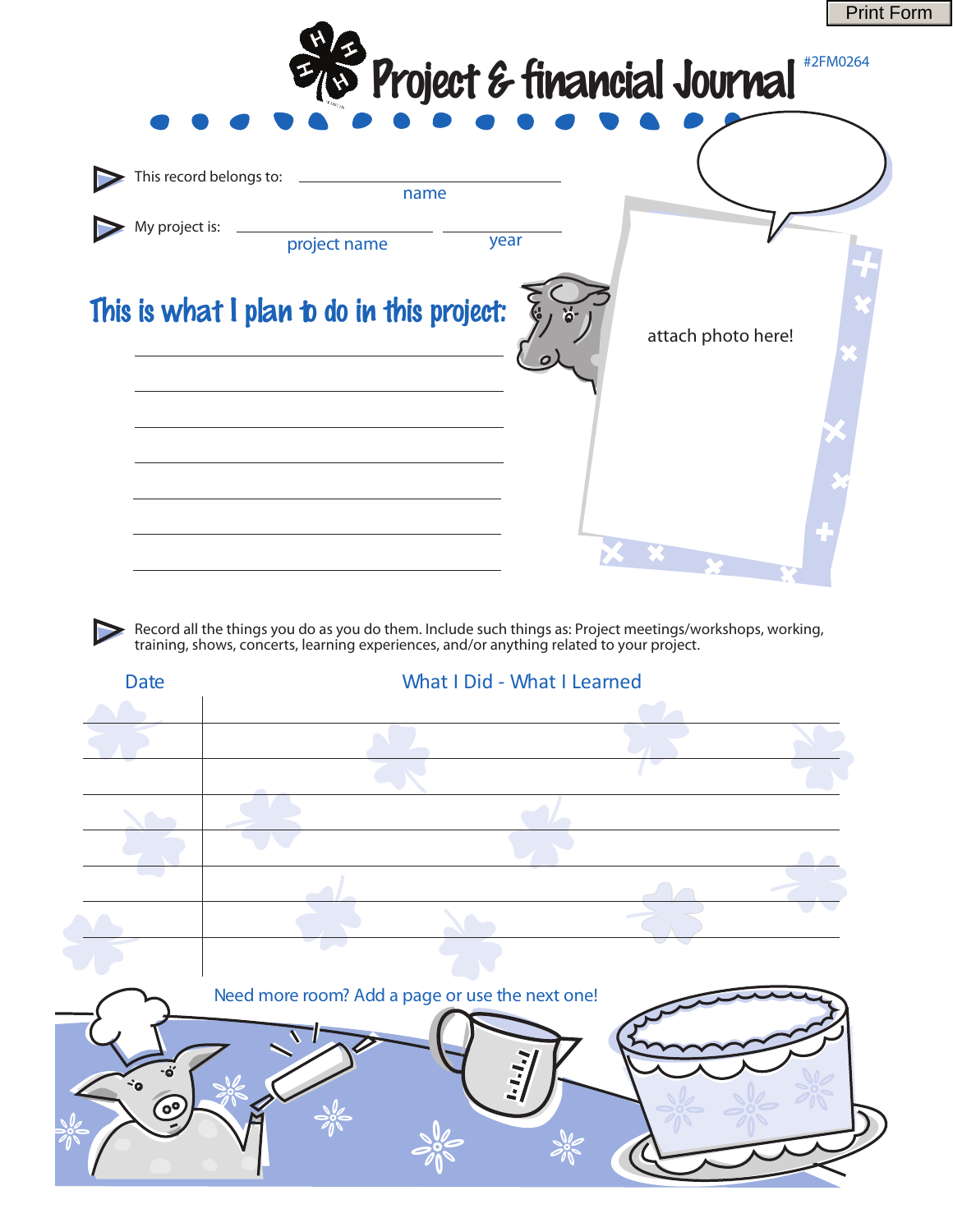



Add this page as needed!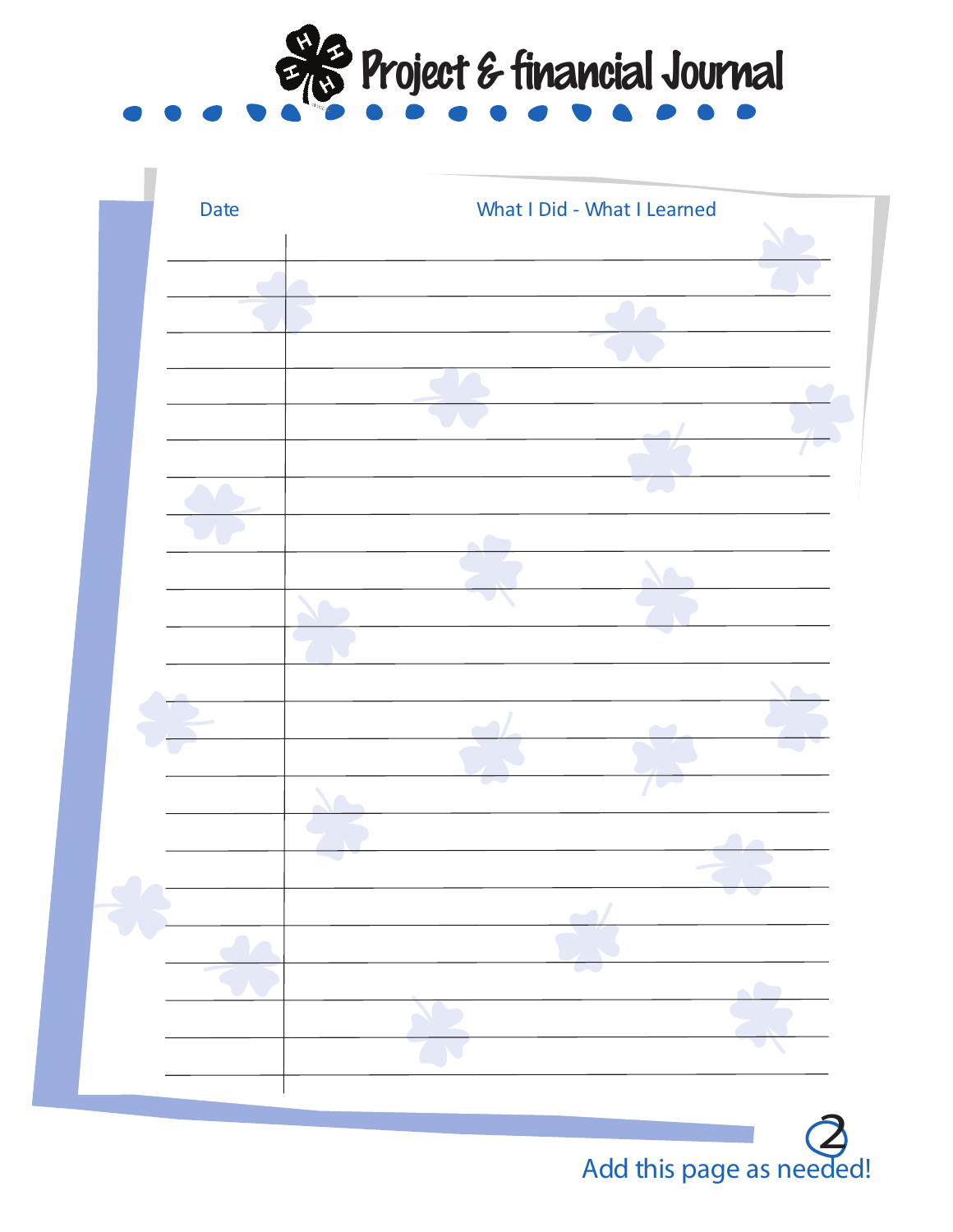| စြ<br>Date | Description of Income or Expense | Income | Expense |
|------------|----------------------------------|--------|---------|
|            |                                  |        |         |
|            |                                  |        |         |
|            |                                  |        |         |
|            |                                  |        |         |
|            |                                  |        |         |
|            |                                  |        |         |
|            |                                  |        |         |
|            |                                  |        |         |
|            |                                  |        |         |
|            |                                  |        |         |
|            |                                  |        |         |
|            |                                  |        |         |
|            |                                  |        |         |